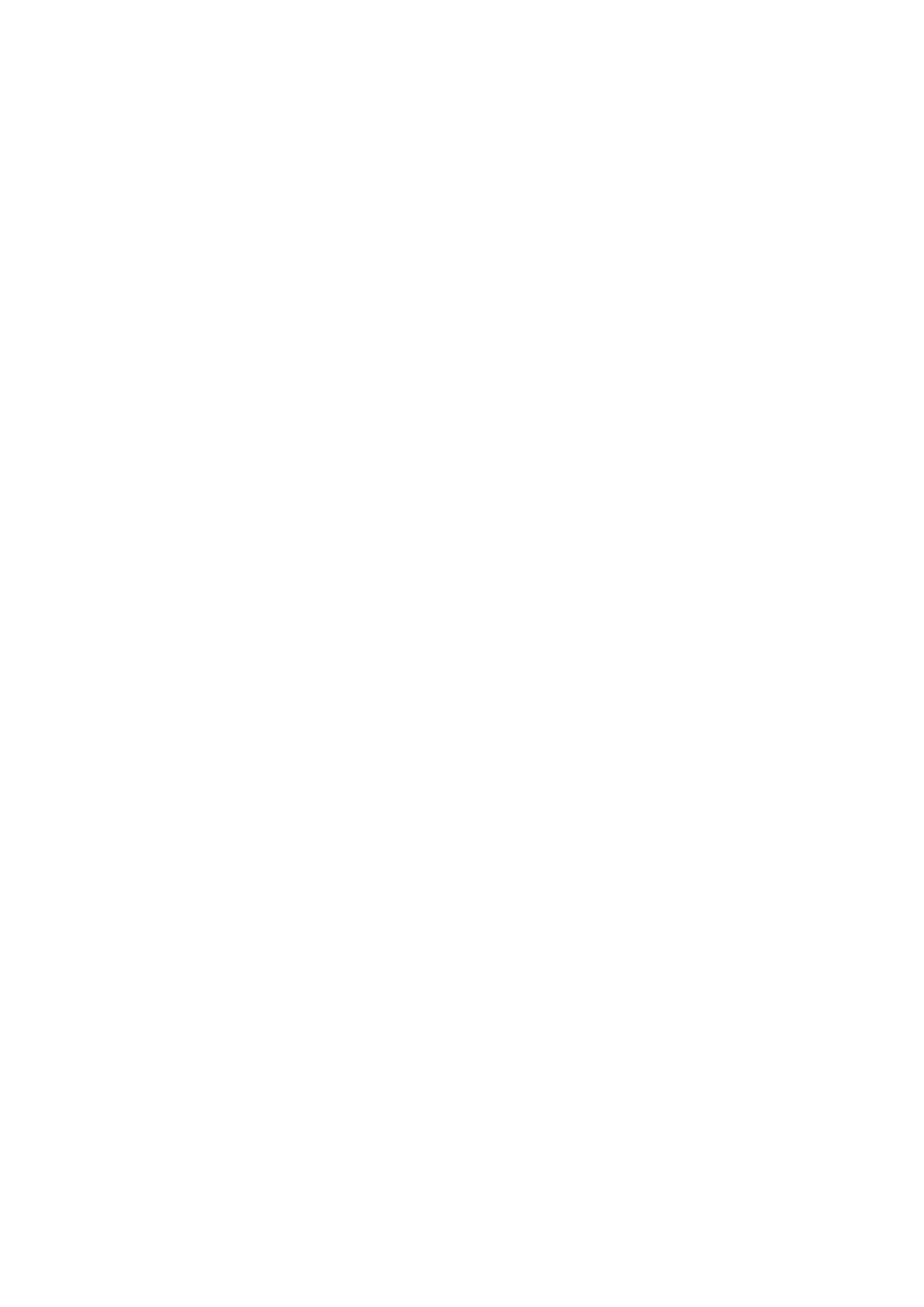

## **Opinion of the Biocidal Products Committee**

#### **on the application for approval of the active substance active chlorine released from hypochlorous acid for product type 4**

In accordance with Article 89 of Regulation (EU) No 528/2012 of the European Parliament and of the Council 22 May 2012 concerning the making available on the market and use of biocidal products (BPR), the Biocidal Products Committee (BPC) has adopted this opinion on the approval in product type 4 of the following active substance:

| Common name:                     | Active chlorine released from |  |
|----------------------------------|-------------------------------|--|
|                                  | hypochlorous acid             |  |
| Chemical name of the releaser:   | Hypochlorous acid             |  |
| EC No. of the releaser:          | 232-232-5                     |  |
| CAS No. of the releaser:         | 7790-92-3                     |  |
| <b>Existing active substance</b> |                               |  |

This document presents the opinion adopted by the BPC, having regard to the conclusions of the evaluating Competent Authority. The assessment report, as a supporting document to the opinion, contains the detailed grounds for the opinion.

#### **Process for the adoption of BPC opinions**

Following the submission of an application by PuriCore Europe Limited subsidiary of Realm Therapeutics PLC and Aqualution Systems Ltd on 31 July 2007, the evaluating Competent Authority Slovak Republic submitted an assessment report and the conclusions of its evaluation to the Commission on 19 November 2010. In order to review the assessment report and the conclusions of the evaluating Competent Authority, the Agency organised consultations via the Technical Meeting (TM-I-2012), BPC (BPC-25, BPC-35) and its Working Groups (WG-IV-2017, WG-I-2018, WG-I-2020). During the peer review the common name of the biocide was changed from 'Active Chlorine: manufactured by the reaction of hypochlorous acid and sodium hypochlorite produced *in situ*' to 'Active chlorine released from hypochlorous acid'. Revisions agreed upon were presented and the assessment report and the conclusions were amended accordingly.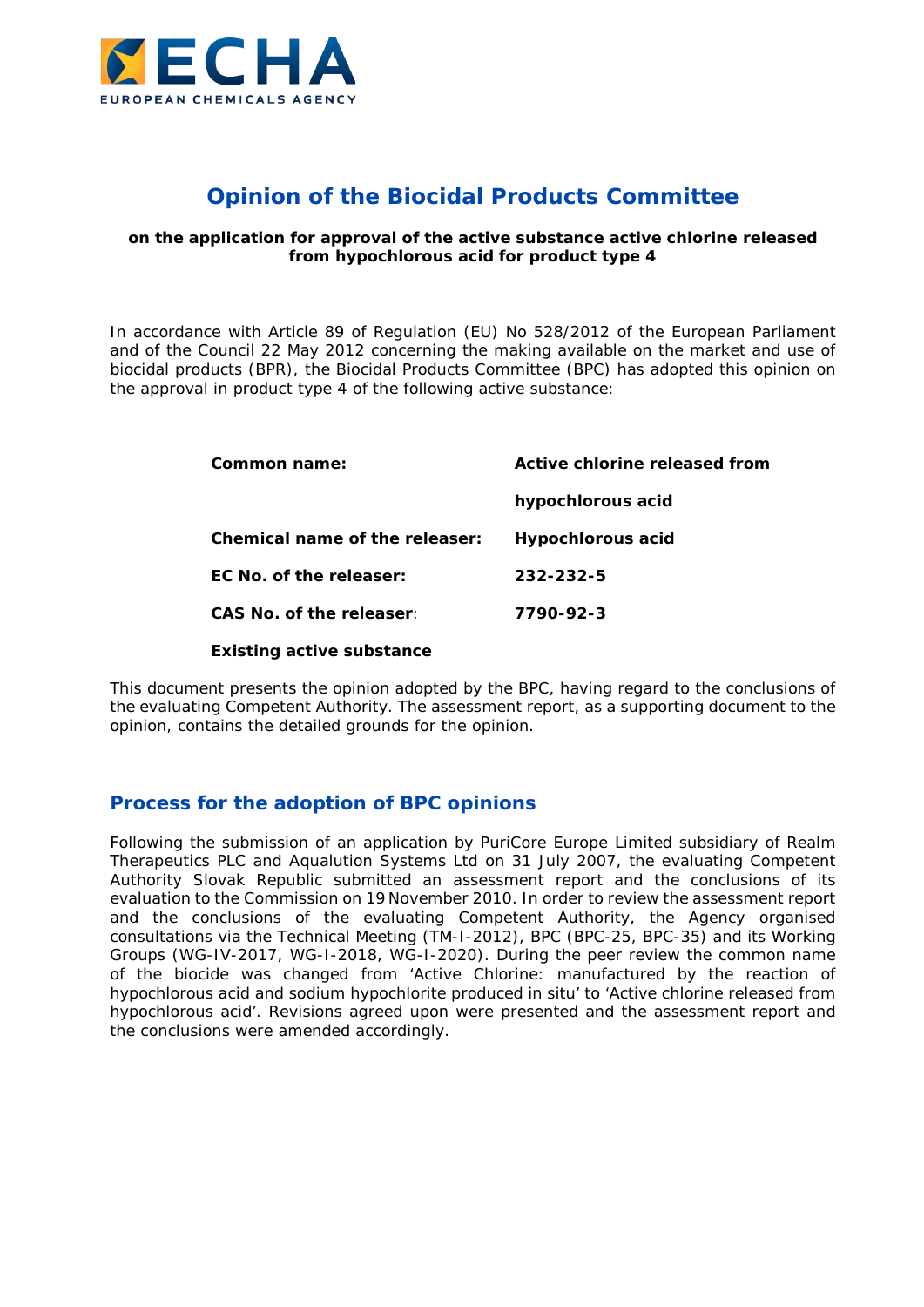## **Adoption of the BPC opinion**

#### **Rapporteur:** Slovak Republic

The BPC opinion on the approval of the active substance active chlorine released from hypochlorous acid in product type 4 was adopted on 16 June 2020.

Due to the entry into force of Regulation (EU) 2017/2100 the Commission returned the BPC opinion to ECHA on 18 June 2018 with the request to revise the opinion already adopted by the Biocidal Products Committee (BPC), related to the application of the criteria for endocrine disrupting properties as laid down in this regulation.

The BPC opinion was adopted by consensus. The opinion is published on the ECHA webpage at: [http://echa.europa.eu/regulations/biocidal-products-regulation/approval-of-active](http://echa.europa.eu/regulations/biocidal-products-regulation/approval-of-active-substances/bpc-opinions-on-active-substance-approval)[substances/bpc-opinions-on-active-substance-approval.](http://echa.europa.eu/regulations/biocidal-products-regulation/approval-of-active-substances/bpc-opinions-on-active-substance-approval)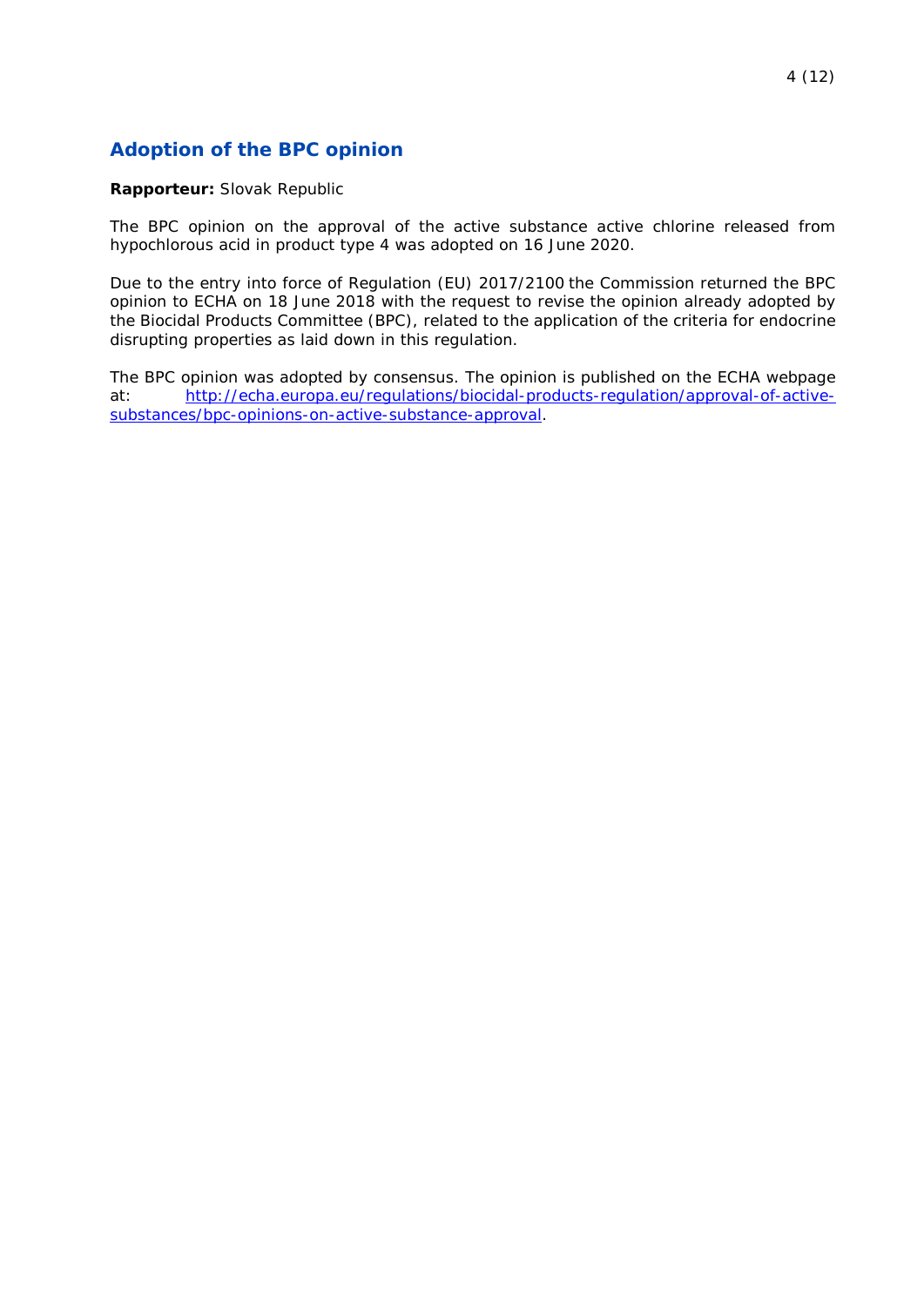## **Detailed BPC opinion and background**

#### **1. Overall conclusion**

The overall conclusion of the BPC is that the active chlorine released from hypochlorous acid in product type 4 may be approved. The detailed grounds for the overall conclusion are described in the assessment report.

#### **2. BPC Opinion**

#### **2.1. BPC Conclusions of the evaluation**

#### **a) Presentation of the active substance including the classification and labelling of the active substance**

This evaluation covers the use of active chlorine released from hypochlorous acid (HOCl) in product type 4. The active substance is generated by electrolysis of a diluted aqueous solution of sodium chloride, by which chlorine is formed and undergoes rapid hydrolysis to hypochlorous acid. The generated solution is bottled and forms the product<sup>1</sup>.

Hypochlorous acid is very weak acid. Hypochlorous acid is known only in aqueous solution, formed by the action of water on chlorine. Hypochlorous acid cannot be isolated in its pure form and it is technically not feasible to determine most of the physico-chemical properties.

Data on hypochlorous acid are mainly based on data of recently performed studies on a 24% available chlorine solution (chlorine  $+$  hypochlorous acid  $+$  hypochlorite anion) and on literature data, which also addresses those physical-chemical parameters which are meaningful for hypochlorous acid. Specification for the reference source is established. One relevant impurity is present: sodium chlorate (as dry weight max 2.96% w/w[2\)](#page-4-1).

In summary, the physico-chemical properties of the releaser and biocidal product have been evaluated and are deemed acceptable for the appropriate use, storage and transportation of the active substance and biocidal product.

Validated analytical methods are available for the releaser hypochlorous acid and for the active substance as manufactured.

Hypochlorous acid is not currently listed in Annex VI of Regulation 1272/2008. A classification proposal is currently not available. Consequently, the submission of a CLH dossier is required. However, it needs to be taken into account that hypochlorous acid cannot be isolated in its pure form.

#### **b) Intended use, target species and effectiveness**

In PT 4, active chlorine released from hypochlorous acid is used as hard surface disinfection/disinfection in food and feed industry (professional use, 200-300 mg/L active chlorine) and cleaning in place/cleaning in food and beverage industry (professional use, 200- 300 mg/L active chlorine). The data on active chlorine released from hypochlorous acid and the representative biocidal product have demonstrated sufficient efficacy against the target

<span id="page-4-0"></span> <sup>1</sup> Originally, the dossier for active chlorine released from hypochlorous acid was submitted under the Biocidal Products Directive as part of the dossier on active chlorine generated from sodium chloride by electrolysis. During the peer review it was concluded however that these are distinct active substances. Consequently, the original dossier was split in two: active chlorine generated from sodium chloride by electrolysis and active chlorine released from hypochlorous acid.

<span id="page-4-1"></span><sup>2</sup> In this version of this opinion the wording "of available chlorine" – which was originally present – was removed and the value was converted to dry weight.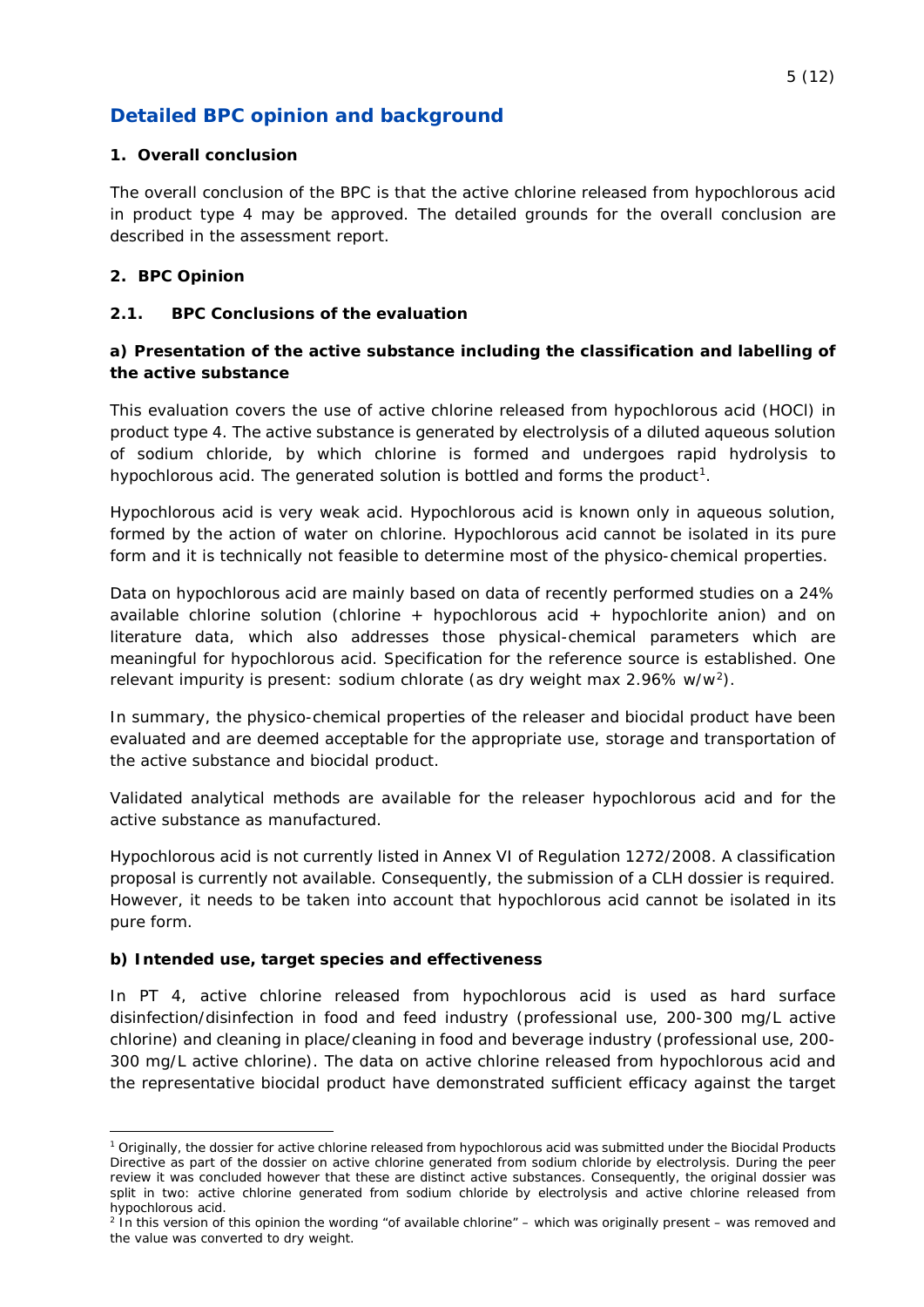species. Active chlorine released from hypochlorous acid acts by non-specific oxidising mode of action.

Active chlorine has bactericidal, fungicidal, yeasticidal, sporicidal and virucidal activity.

The resistance of pathogens to active chlorine is not very probable. Resistance of pathogens to active chlorine is not higher than that of other active substances with a general mode of action (oxidation). There is no need for specific resistance management strategies for active chlorine based disinfectants. They do not differ from those that have already been proposed for other disinfectants with general mode of action, i.e. strict respect for recommended concentration use, strict respect for expiration time period, rotation of disinfectants.

#### **c) Overall conclusion of the evaluation including need for risk management measures**

#### **Human health**

The toxicological profile of active chlorine (as an equilibrium of chlorine, hypochlorous acid and sodium hypochlorite) generated through electrolysis is linked to that of sodium hypochlorite, hypochlorous acid and chlorine gas. Based on the available toxicological data covering the standard information requirements for biocides and some observational human data it was concluded that the only evident toxicological concern is the eye, skin and respiratory tract irritating potential of sodium hypochlorite solutions. Consequently the exposure and risk assessment is carried out for local effects only, as potential local irritating effects would be dominant compared to potential systemic effects. As the relevant use concentrations are below the reference values for local dermal effects and local oral effects, risks via the dermal and oral route can be excluded independent from use pattern. However, potential repiratory exposure depends on the use pattern. Respective exposure estimates are provided and compared to the established acceptable exposure concentration (AEC). Assuming the intended uses as described within this report the risk appears acceptable for all scenarios without specific risk mitigation measures.

A preliminary risk assessment for potential disinfection by-products (DBP) is based on chlorate as representative potentially critical DBP. This assessment indicates an acceptable risk if just the concentration of chlorate as given in the identity of the substance is considered. However, assuming that all of the active chlorine is converted to chlorate (as representative DBP) it would lead to unacceptable risk for all scenarios. Consequently, more data and a refined assessment are necessary at product authorisation stage.

A risk assessment for dietary exposure to chlorate as stable metabolite of hypochlorite is based on an EFSA agreed MRL of 0.01 mg/kg food for chlorate and available BPC draft guidance for dietary risk assessment. Considering just the concentration of chlorate as given in the substance identity, the exposure extimate for table surface cleaing is likely to remain borderline or below the MRL. However considering full conversion of available chlorine to chlorate, MRLs above the EFSA agreed value of 0.01 mg/kg food commodity would result from this scenario. For the risk assessment "cleaning in place" an EFSA CONTAM panel assessment is available concluding "that chronic exposures are of concern in particular in younger age groups with mild or moderate iodine deficiency". Follow up work is under consideration by EC.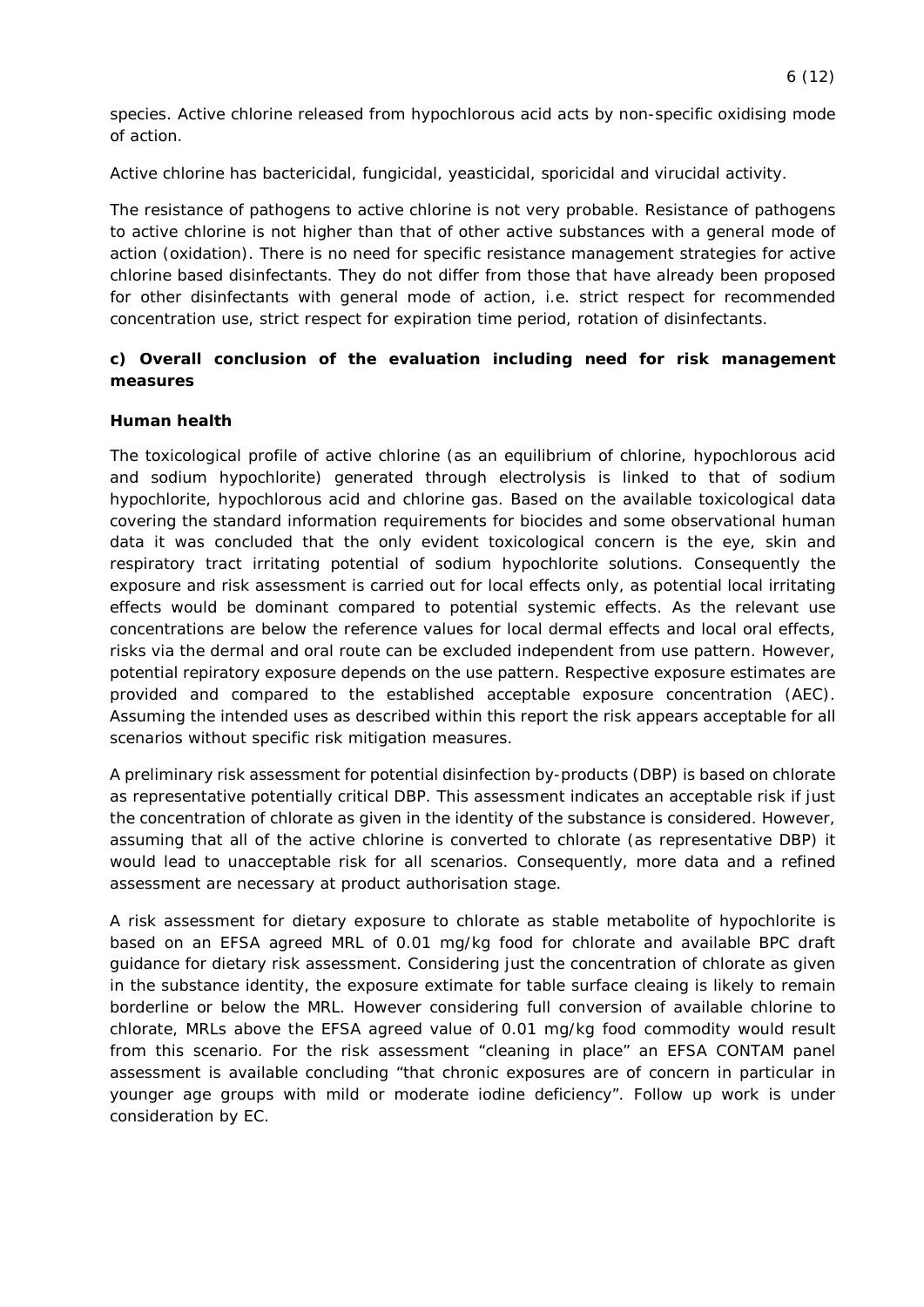| <b>Summary table: human health scenarios</b> |                                                                                                                                                                              |                                       |                                                                               |            |  |
|----------------------------------------------|------------------------------------------------------------------------------------------------------------------------------------------------------------------------------|---------------------------------------|-------------------------------------------------------------------------------|------------|--|
| <b>Scenario</b>                              | Primary exposure and description<br>of scenario                                                                                                                              |                                       | <b>Exposed group</b>                                                          | Conclusion |  |
|                                              | Route of<br>exposure                                                                                                                                                         | Reference<br>value (local<br>effects) | <b>Potential</b><br>exposure to<br>concentration<br>of available<br><b>CI</b> |            |  |
| Spraying of<br>tables in<br>restaurants      | Primary inhalation and dermal exposure<br>while spraying active chlorine solution onto<br>hard surface or cloth and cleaning surfaces.                                       |                                       | Professional users                                                            | Acceptable |  |
| Filling of trigger<br>sprayer                | Primary inhalation and dermal exposure<br>while filling sprayer with active chlorine<br>solution                                                                             |                                       | Professional users                                                            | Acceptable |  |
| Use of generator<br>in Cleaning-in-<br>place | Primary inhalation and dermal exposure<br>while active chlorine solution is produced by<br>electrolysis of the precursor in a generator<br>and dosed into lines and vessels. |                                       | Professional users                                                            | Acceptable |  |
| <b>Bystanders</b>                            | Secondary inhalation exposure of<br>bystanders exposed to active chlorine when<br>they are present during use under PT4.                                                     |                                       | Bystander                                                                     | Acceptable |  |

Secondary (indirect) exposure to children and adults can occur from touching freshly disinfected tables. However, the exposure concentrations are 0.03% which is below the dermal reference value of 1%. Consequently, there is no concern for the child from indirect exposure (touching freshly treated surfaces after disinfection of tables in restaurants) to available chlorine.

Potential bystander exposure would be lower compared to the primary exposure and is therefore also considered acceptable.

#### **Environment**

The sum of the hypochlorite ion, hypochlorous acid and chlorine is defined as active chlorine or available chlorine. For the chemical reactivity in an aqueous solution with the same active chlorine concentrations and the same pH conditions, it is irrelevant whether active chlorine is generated from either chlorine gas, calcium hypochlorite, sodium hypochlorite, or from sodium chloride by electrolysis. Therefore, all studies investigating hypochlorite aqueous solutions were used for the evaluation and assessment of active chlorine. For the water component algae were the most sensitive species in long term testing. No toxicity data were available for sediment and soil organisms, so the thresholds for these comparments were calculated from data for aquatic organisms using the equilibrium partitioning method. Active chlorine is highly reactive: it reacts rapidly with organic matter in the sewer, sewage treatment plant (STP), surface water and soil. Where organic matter is present, it acts as a highly reactive oxidizing agent. Subseqently, active chlorine degrades rapidly in all compartments. Degradation was taken into account between release to the facility drain and inflow into the STP and in the STP. Degradation during the disinfection process and after release of effluent from the STP was not taken into account when calculating emissions. Aggregated risk assessment has been performed and no unacceptable risk was identified. Degradation was considered for the compartments surface water, sediment and soil.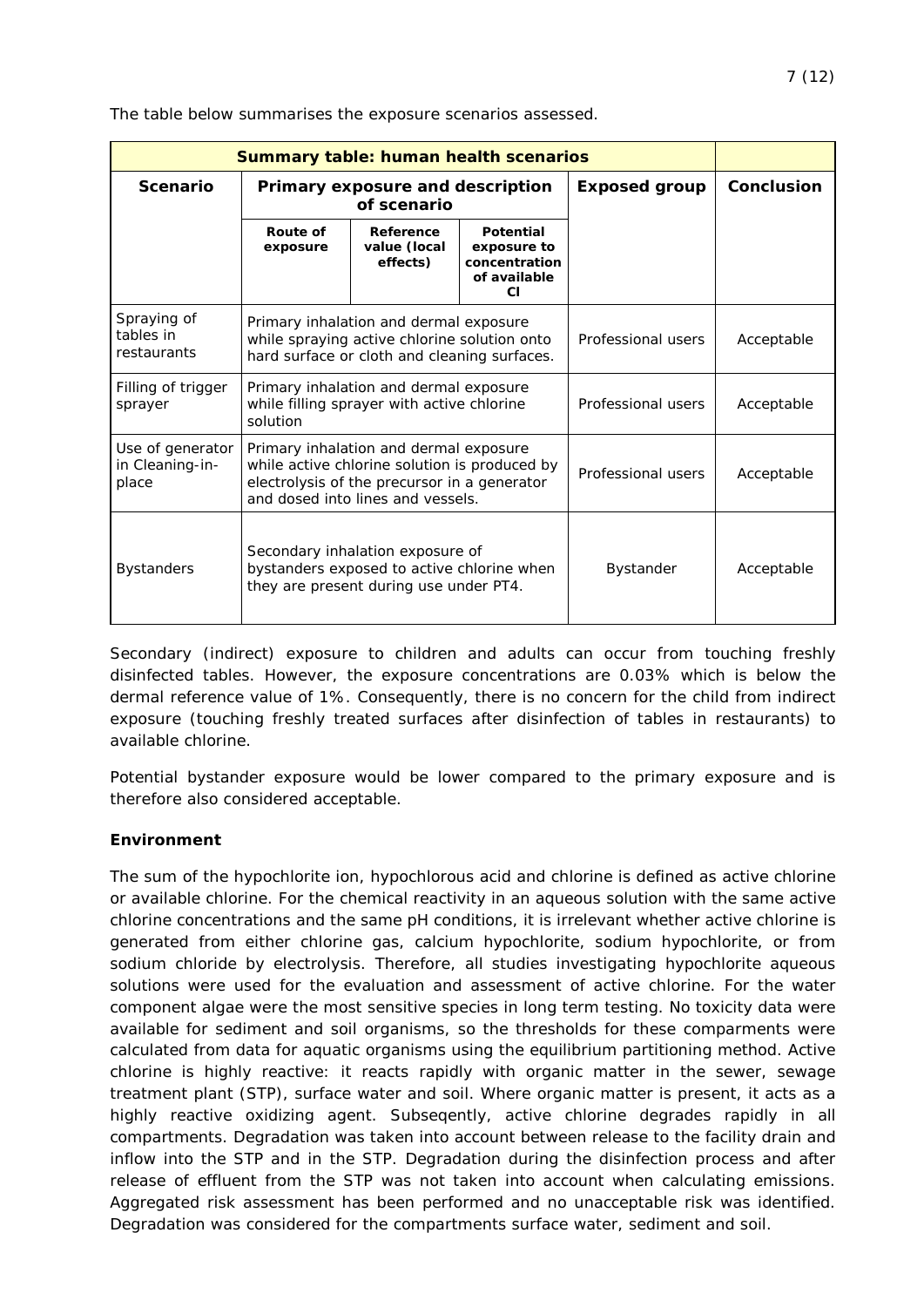Disinfectant by-products are formed due to the use of active chlorine, for example in the STP. The risk to the environment from exposure to disinfection by-products was not evaluated due to the absence of guidance.

| <b>Summary table: environment scenarios</b>        |                                                                                                                                                                                                                                  |                       |
|----------------------------------------------------|----------------------------------------------------------------------------------------------------------------------------------------------------------------------------------------------------------------------------------|-----------------------|
| <b>Scenario</b>                                    | of the contract of the contract of the contract of the contract of the contract of the contract of the contract<br><b>Description</b><br>including<br>environmental<br>compartments                                              | scenario   Conclusion |
| Disinfectant for<br>slaughterhouses/<br>butcheries | Surface disinfection by spraying of<br>slaughterhouse/butchery with<br>emission via waste water to<br>Sewage Treatment Plant (STP).<br>Compartments assessed: STP, air,<br>surface water, sediment, soil and<br>groundwater      | Acceptable            |
| Disinfectant for large<br>catering kitchen         | Surface disinfection by spraying of<br>large scale catering kitchen with<br>emission via waste water to<br>Sewage Treatment Plant (STP).<br>Compartments assessed: STP, air,<br>surface water, sediment, soil and<br>groundwater | Acceptable            |

The table below summarises the exposure scenarios assessed.

While degradation was assumed in the sewer the risks for surface water and sediment were acceptable. No unacceptable risks were identified for the soil compartment and for groundwater. For the air compartment the volatilisation of hypochlorite from the STP was considered. As the predicted concentrations were very low the risks for air were considered acceptable.

#### **Overall conclusion**

The risk from the use of the biocidal product for professionals and for the environment is acceptable for the use scenario.

More data and a refined risk assessment for disinfection by-products needs to be provided at product authorisation stage. The MRL setting and dietary risk assessment needs to be reviewed at product authorisation stage.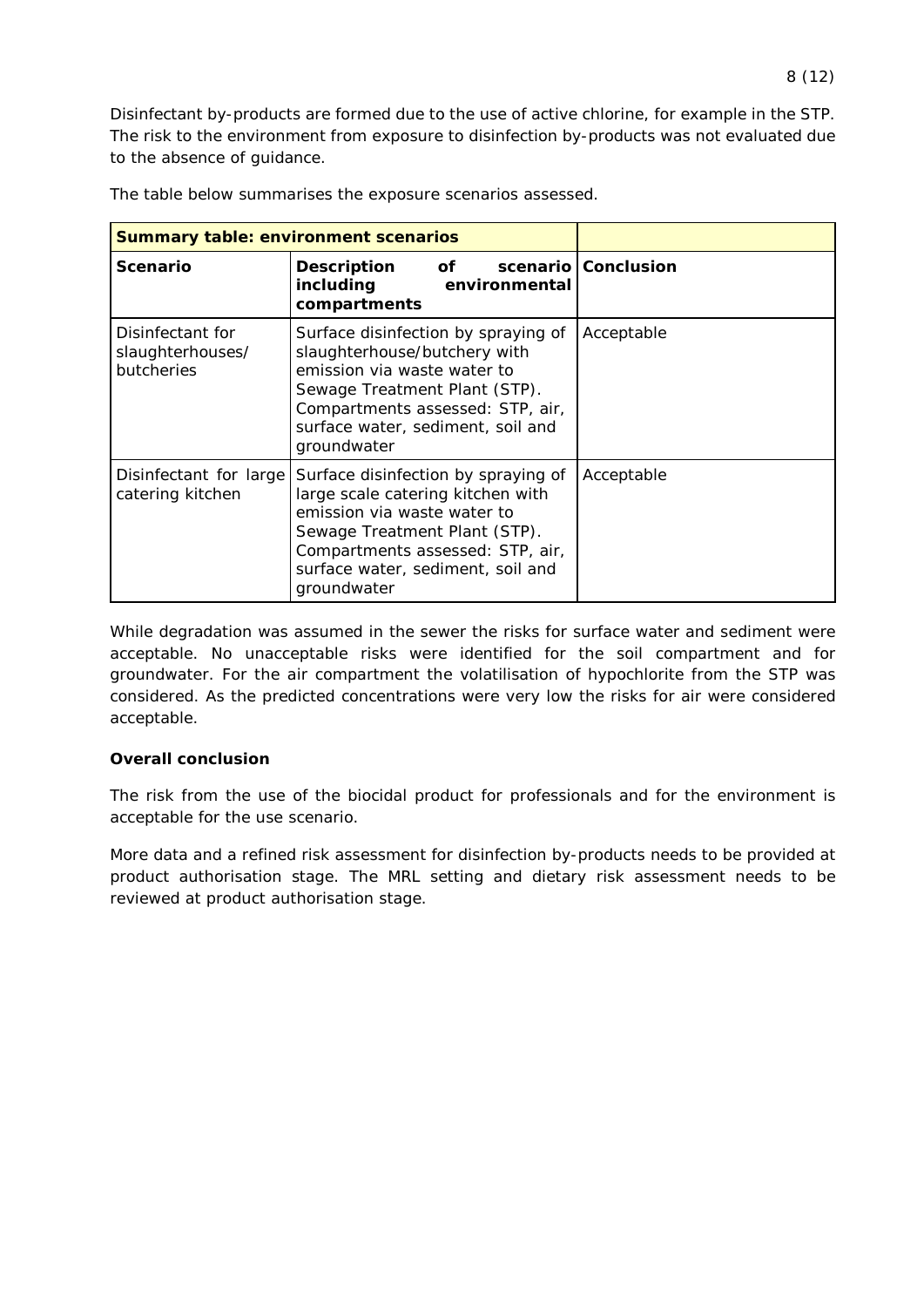#### **2.2. Exclusion, substitution and POP criteria**

#### **2.2.1. Exclusion and substitution criteria**

The table below summarises the relevant information with respect to the assessment of exclusion and substitution criteria:

| <b>Property</b>                    |                                                                                                                        | <b>Conclusions</b>                                            |                                                                                                                                                                                                  |  |
|------------------------------------|------------------------------------------------------------------------------------------------------------------------|---------------------------------------------------------------|--------------------------------------------------------------------------------------------------------------------------------------------------------------------------------------------------|--|
| <b>CMR</b> properties              | Carcinogenicity<br>(C)                                                                                                 | no classification<br>required                                 | Active<br>chlorine<br>released from<br>hypochlorous<br>acid does not<br>fulfil criterion                                                                                                         |  |
|                                    | Mutagenicity (M)                                                                                                       | no classification<br>required                                 |                                                                                                                                                                                                  |  |
|                                    | Toxic for<br>reproduction (R)                                                                                          | no classification<br>required                                 | $(a)$ , $(b)$ and<br>(c) of Article<br>5(1)                                                                                                                                                      |  |
| PBT and vPvB properties            | Persistent (P) or<br>very Persistent<br>(vP)                                                                           | not applicable                                                | Active<br>chlorine<br>released from<br>hypochlorous<br>acid does not<br>fulfil criterion<br>(e) of Article<br>$5(1)$ and<br>does not fulfil<br>criterion (d)<br>of Article<br>10(1)              |  |
|                                    | Bioaccumulative<br>(B) or very<br>Bioaccumulative<br>(vB)                                                              | not applicable                                                |                                                                                                                                                                                                  |  |
|                                    | Toxic (T)                                                                                                              | not applicable                                                |                                                                                                                                                                                                  |  |
| Endocrine disrupting<br>properties | Section A of<br>Regulation (EU)<br>2017/2100: ED<br>properties with<br>respect to humans                               | No conclusion can be<br>drawn based on the<br>available data. | <b>No</b><br>conclusion<br>can be<br>drawn<br>whether<br>Active<br>chlorine<br>released<br>from<br>hypochlorous<br>acid fulfils<br>criterion (d)<br>of Article<br>$5(1)$ and/or<br>criterion (e) |  |
|                                    | Section B of<br>Regulation (EU)<br>2017/2100: ED<br>properties with<br>respect to non-<br>target organisms             | No conclusion can be<br>drawn based on the<br>available data. |                                                                                                                                                                                                  |  |
|                                    | Article 57(f) and<br>59(1) of REACH                                                                                    | <b>No</b>                                                     | of Article<br>10(1)                                                                                                                                                                              |  |
|                                    | Intended mode of<br>action that<br>consists of<br>controlling target<br>organisms via<br>their endocrine<br>system(s). | <b>No</b>                                                     |                                                                                                                                                                                                  |  |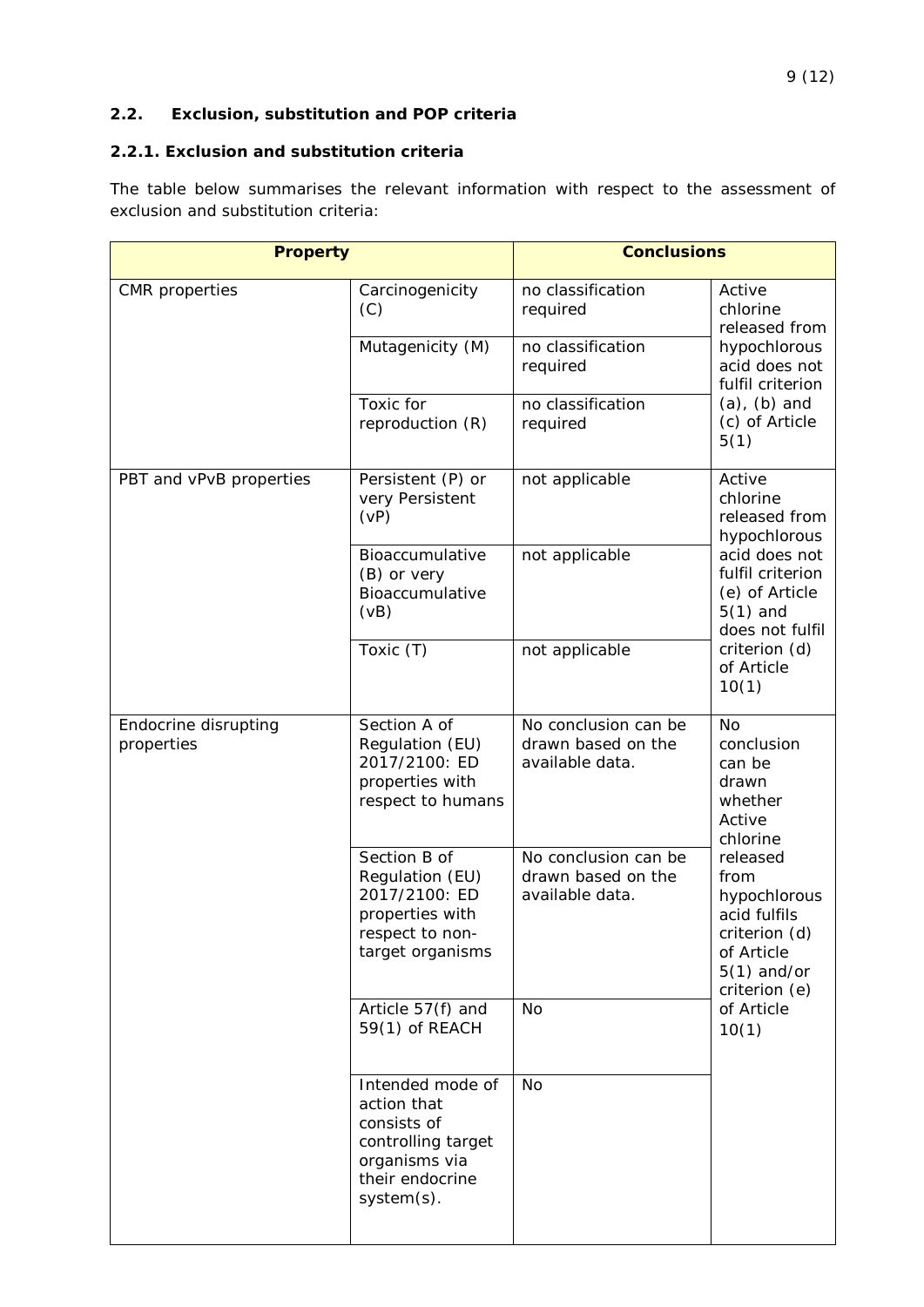<span id="page-9-1"></span>

| Respiratory sensitisation<br>properties                                                                  | No classification required. Active chlorine released from<br>hypochlorous acid does not fulfil criterion (b) of Article<br>10(1) |
|----------------------------------------------------------------------------------------------------------|----------------------------------------------------------------------------------------------------------------------------------|
| Concerns linked to critical<br>effects other than those<br>related to endocrine<br>disrupting properties | Active chlorine released from hypochlorous acid does not<br>fulfil criterion (e) of Article 10(1)                                |
| Proportion of non-active<br>isomers or impurities                                                        | Active chlorine released from hypochlorous acid does not<br>fulfil criterion (f) of Article 10(1)                                |

The exclusion and substitution criteria were assessed in line with the "Note on the principles for taking decisions on the approval of active substances under the BPR $^{n}$ [3,](#page-9-0) with "Further guidance on the application of the substitution criteria set out under Article 10(1) of the BPR"[4](#page-9-1) and with "Implementation of scientific criteria to determine the endocrine-disrupting properties of active substances currently under assessment<sup>"[5](#page-9-1)</sup> agreed at the 54<sup>th</sup>, 58<sup>th</sup> and 77<sup>th</sup> meeting respectively, of the representatives of Member States Competent Authorities for the implementation of Regulation 528/2012 concerning the making available on the market and use of biocidal products. This implies that the assessment of the exclusion criteria is based on Article 5(1) and the assessment of substitution criteria is based on Article 10(1)(a, b, d, e and f).

Consequently, the following is concluded:

Active chlorine released from hypochlorous acid does not meet the exclusion criteria laid down in Article 5(1)(a, b, c and e) of Regulation (EU) No 528/2012. For the endocrine-disrupting properties as defined in Regulation (EU) No 2017/2100, the necessary data was not submitted and no conclusion can be drawn based on the available data. The EFSA Scientific Opinion "Risks for public health related to the presence of chlorate in food"; (EFSA Journal 2015; 13:4135) suggests that chlorate may disrupt the thyroid hormone homeostasis. An assessment of the endocrine-disrupting properties of chlorate was not performed and no conclusion can be drawn based on the available data. According to the CA meeting note mentioned above, for reports submitted before 1 September 2013, the evaluating Competent Authority has to conclude based on the already available data and/or the data provided by the applicant. In case the data is insufficient to reach a conclusion, the BPC may conclude in its opinion that no conclusion could be drawn. As the evaluation of active chlorine released from hypochlorous acid for PT 4 was submitted before 1 September 2013, no conclusion is drawn whether active chlorine released from hypochlorous acid meets the conditions laid down in Article 5(1)(d) based on the available data.

Active chlorine released from hypochlorous acid does not meet the conditions laid down in Article 10(1)(b, c, d and f) of Regulation (EU) No 528/2012**.** As the evaluation of active chlorine released from hypochlorous acid for PT 4 was submitted before 1 September 2013, no conclusion is drawn whether active chlorine released from hypochlorous acid meets the conditions laid down in Article 10(1)(a and e) based on the available data.

<span id="page-9-0"></span><sup>&</sup>lt;sup>3</sup> See document: Note on the principles for taking decisions on the approval of active substances under the BPR (available from https://circabc.europa.eu/d/a/workspace/SpacesStore/c41b4ad4-356c-4852-9512-(available from https://circabc.europa.eu/d/a/workspace/SpacesStore/c41b4ad4-356c-4852-9512- 62e72cc919df/CA-March14-Doc.4.1%20-%20Final%20-%20Principles%20for%20substance%20approval.doc).

<sup>&</sup>lt;sup>4</sup> See document: Further guidance on the application of the substitution criteria set out under article 10(1) of the BPR (available from https://circabc.europa.eu/d/a/workspace/SpacesStore/dbac71e3-cd70-4ed7-bd40BPR (available from [https://circabc.europa.eu/d/a/workspace/SpacesStore/dbac71e3-cd70-4ed7-bd40](https://circabc.europa.eu/d/a/workspace/SpacesStore/dbac71e3-cd70-4ed7-bd40-fc1cb92cfe1c/CA-Nov14-Doc.4.4%20-%20Final%20-%20Further%20guidance%20on%20Art10(1).doc)) [fc1cb92cfe1c/CA-Nov14-Doc.4.4%20-%20Final%20-%20Further%20guidance%20on%20Art10\(1\).doc\).](https://circabc.europa.eu/d/a/workspace/SpacesStore/dbac71e3-cd70-4ed7-bd40-fc1cb92cfe1c/CA-Nov14-Doc.4.4%20-%20Final%20-%20Further%20guidance%20on%20Art10(1).doc))

<sup>&</sup>lt;sup>5</sup> See document: Implementation of scientific criteria to determine the endocrine-disrupting properties of active substances currently under assessment (available from https://circabc.europa.eu/ui/group/e947a950-8032-4df9 a3f0-f61eefd3d81b/library/48320db7-fc33-4a91-beec-3d93044190cc/details).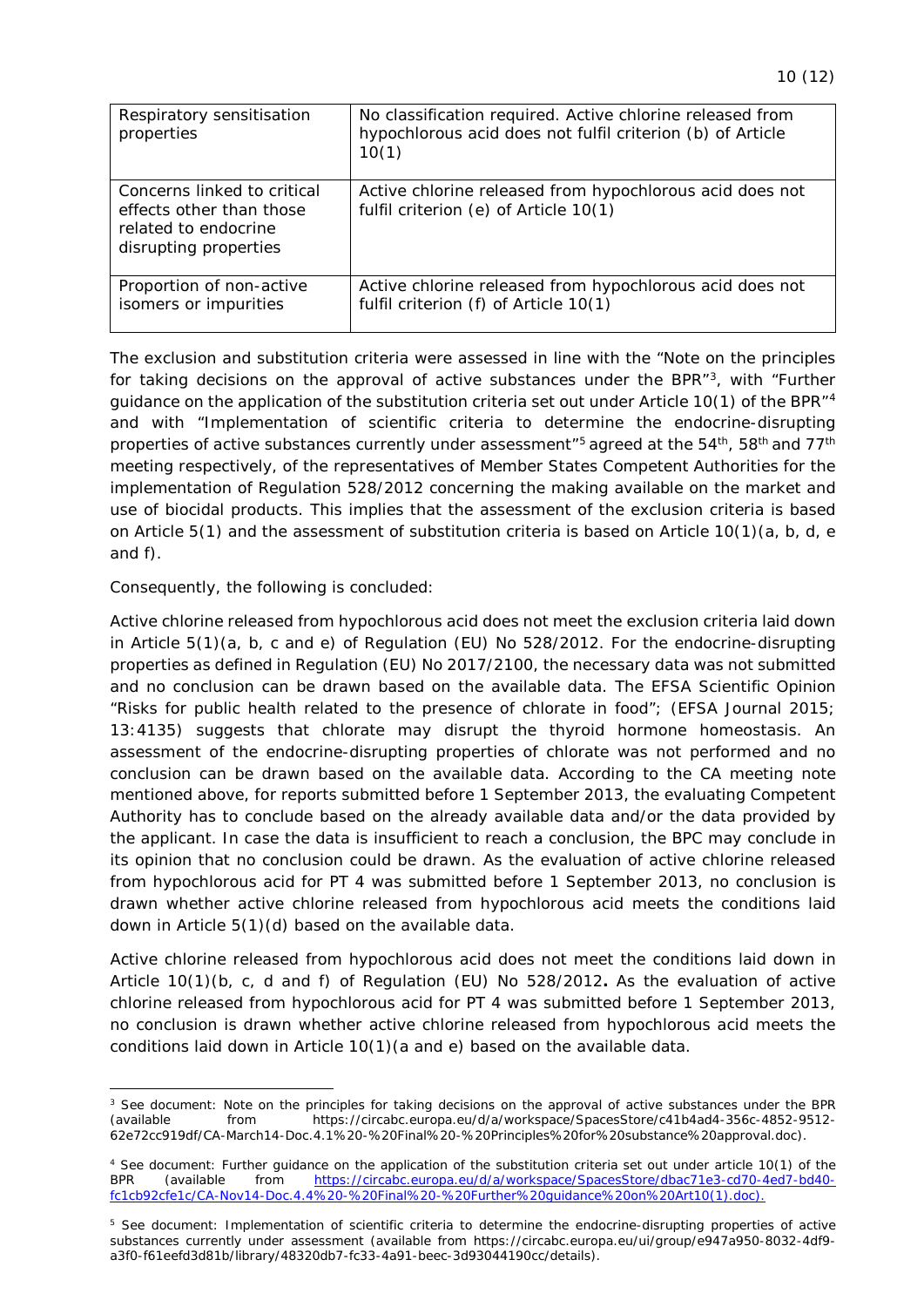#### **2.2.2. POP criteria**

POP criteria are not applicable to inorganic substances, such as active chlorine released from hypochlorous acid.

#### **2.3. BPC opinion on the application for approval of the active substance active chlorine released from hypochlorous acid in product type 4**

In view of the conclusions of the evaluation, it is proposed that active chlorine released from hypochlorous acid shall be approved and be included in the Union list of approved active substances, subject to the following specific conditions:

- 1. Specification established for hypochlorous acid (as dry weight min 90.87% w/w) releasing active chlorine, which is placed on the market as biocidal product (bottled). Hypochlorous acid is the predominant species at pH 3.0 - 7.4. Sodium chlorate (relevant impurity): as dry weight max 2.96% w/w2.
- 2. The authorisations of biocidal products are subject to the following condition(s):
	- a.The product assessment shall pay particular attention to the exposures, the risks and the efficacy linked to any uses covered by an application for authorisation, but not addressed in the Union level risk assessment of the active substance.
	- b. For products that may lead to residues in food or feed, the need to set new or to amend existing maximum residue levels (MRLs) in accordance with Regulation (EC) No 470/2009 or Regulation (EC) No 396/2005 shall be verified, and any appropriate risk mitigation measures shall be taken to ensure that the applicable MRLs are not exceeded.

Since no CLP proposal is available, it cannot be concluded, if the active substance fulfils the criteria according to Article 28 (1) to enable inclusion in Annex I of Regulation (EU) No 528/2012.

#### **2.4. Elements to be taken into account when authorising products**

- 1. The following recommendations and risk mitigation measures have been identified for the uses assessed. Authorities should consider these risk mitigation measures when authorising products, together with possible other risk mitigation measures, and decide whether these measures are applicable for the concerned product:
	- a. Disinfection by-products (DBPs) are formed as a consequence of the use of active chlorine. An assessment of the risks of DBPs will be performed at product authorisation stage.
	- b. The EFSA Panel on Contaminants in the Food Chain identified a potential concern related to exposure of infants and young children to chlorate via food and drinking water (EFSA Scientific Opinion on "Risks for public health related to the presence of chlorate in food"; EFSA Journal 2015; 13:4135). The Commission is considering approaches to address chlorate residues in food in the context of the legislation on drinking water and/or food hygiene. Any action proposed by the Commission should be taken into account at product authorisation.
	- c. An assessment of the risk in food and feed areas may be required at product authorisation where use of the product may lead to contamination of food and feeding stuffs.